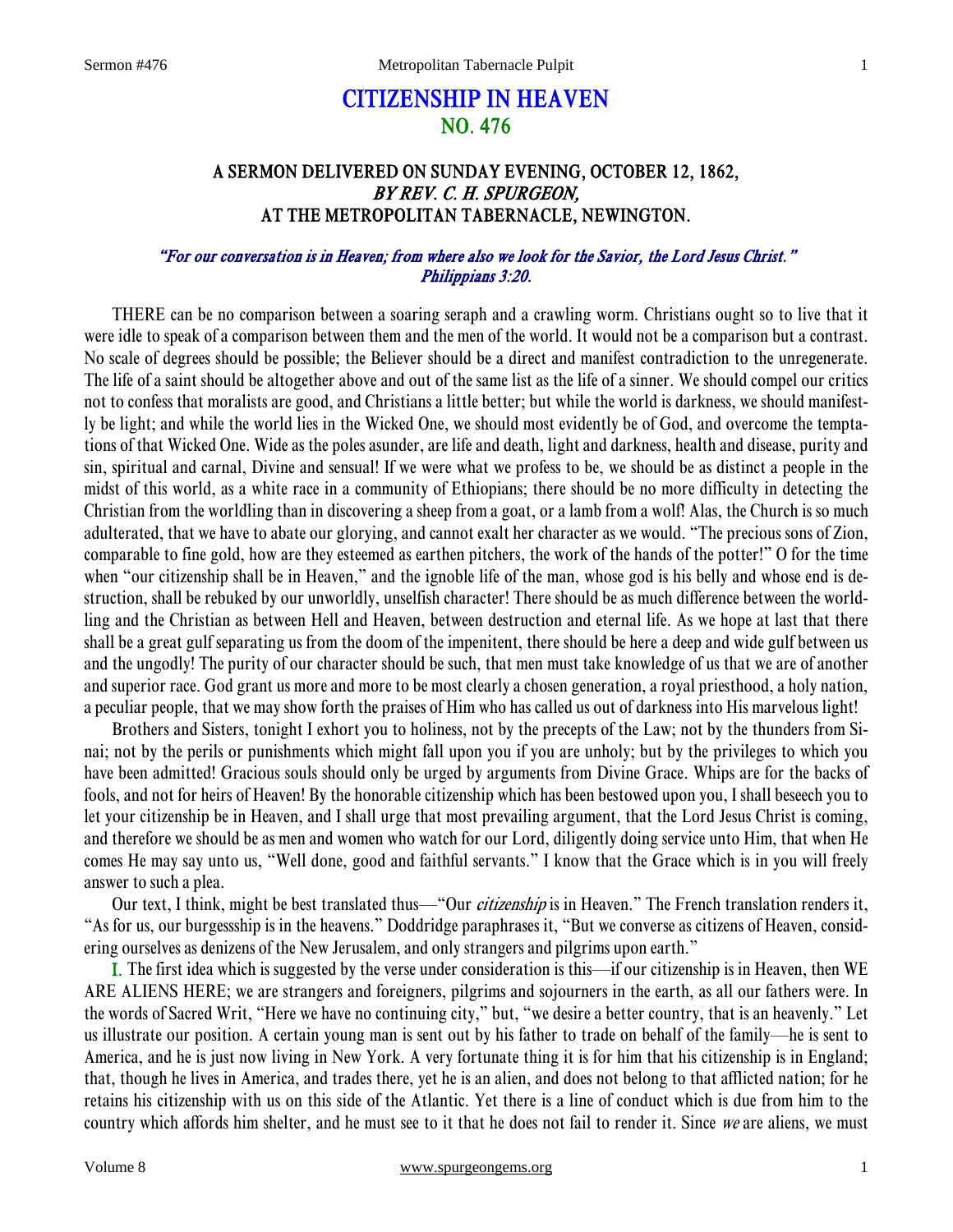remember to behave ourselves as aliens should, and by no means come short in our duty. We are affected by the position of our temporary country. A person trading in New York or Boston, though a freeman of the city of London, will find himself very much affected by the trade of the Dis-United States—when the merchants of his city suffer, he will find himself suffering with them, the fluctuations of their money market will affect his undertakings, and the stagnation of commerce will slacken his progress. But if prosperity should happily return, he will find that when the coffers of their merchants are getting full, his will be the better; and the happy development of trade will give buoyancy to his own ventures. He is not of the nation, and yet every trembling of the scale will affect him; he will prosper as that nation prospers, and he will suffer as that nation suffers; that is to say, not as a citizen, but as a trader.

And so we, in this country, find that though we are strangers and foreigners on earth, yet we share all the inconveniences of the flesh. No exemption is granted to us from the common lot of manhood. We are born to trouble, even as others, and have tribulation like the rest. When famine comes we hunger; and when war rages we are in danger. We are exposed to the same climate, bearing the same burning heat, or the same freezing cold; we know the whole train of ills, even as the citizens of earth know them. When God in mercy scatters liberally with both His hands the bounties of His Providence, we take our share, though we are aliens, yet we live upon the good of the land, and share the tender mercies of the God of Providence. Therefore we have to take some interest in it; and the good man, though he is a foreigner, will not live even a week in this foreign land without *seeking to do good* among the neighbors with whom he dwells! The Good Samaritan sought not only the good of the Samaritan nation, but of the Jews. Though there was no sort of kinship among them (for the Samaritans were not, as we have often heard erroneously said, first cousins or relations to the Jews; not a drop of Jewish blood ever ran in the Samaritans' veins; they were strangers brought from Assyria; they had no relation to Abraham whatever) yet the Good Samaritan, finding himself traveling between Jericho and Jerusalem, did good to the Jew, since he was in Judea. The Lord charged His people by His servant Jeremiah, "Seek the peace of the city where I have caused you to be carried away captives, and pray unto the Lord for it: for in the peace thereof shall you have peace."

Since we are here, we must seek the good of this world. "To do good and to communicate forget not." "Love you your enemies, and do good, and lend, hoping for nothing again; and your reward shall be great, and you shall be the children of the Highest: for He is kind unto the unthankful and to the evil." We must do our utmost while we are here to bring men to Christ, to win them from their evil ways, to bring them to eternal life, and to make them, with us, citizens of another, and a better land; for, to tell the truth, we are here as recruiting sergeants for Heaven! We are here to give men the enlisting money, to bind upon them the blood-red colors of the Savior's service, to win them to King Jesus, that, by-and-by, they may share His victories after having fought His battles.

Seeking the good of the country as aliens, we must also remember that it behooves aliens to *keep themselves very qui*et. What business have foreigners to plot against the government, or to intermeddle with the politics of a country in which they have no citizenship? An Englishman in New York had best be without a tongue just now; if he should criticize the courage of the generals, the accuracy of their dispatches, or the genius of the President, he might meet with rather rough usage. He will be injudicious, indeed, if he cannot leave America to the Americans. So, in this land of ours, where you and I are strangers, we must be orderly sojourners, submitting ourselves constantly to those who are in authority, leading orderly and peaceable lives, and, according to the command of the Holy Spirit through the Apostle, "honoring all men, fearing God, honoring the king," "submitting ourselves to every ordinance of man for the Lord's sake." I cannot say that I delight in political Christians; I fear that party-strife is a serious trial to Believers, and I cannot reconcile our heavenly citizenship with the schemes of the husting and the riot of the polling-booth. You must follow your own judgment here, but for my part, I am a foreigner even in England, and as such I mean to act! We are simply passing through this earth, and should bless it in our transit, but never yoke ourselves to its affairs. An Englishman may happen to be in Spain—he wishes a thousand things were different from what they are, but he does not trouble himself much about them. He says," If I were a Spaniard I would see what I could do to alter this government but, being an Englishman, let the Spaniards see to their own matters. I shall be back in my own country by-and-by, and the sooner the better." So with Christians here; they are content very much to let the potsherds strive with the potsherds of the earth; their politics concern their own country, they do not care much about any other. As men they love liberty, and are not willing to lose it even in the lower sense; but, spiritually, their politics are spiritual, and as citizens they look to the interest of that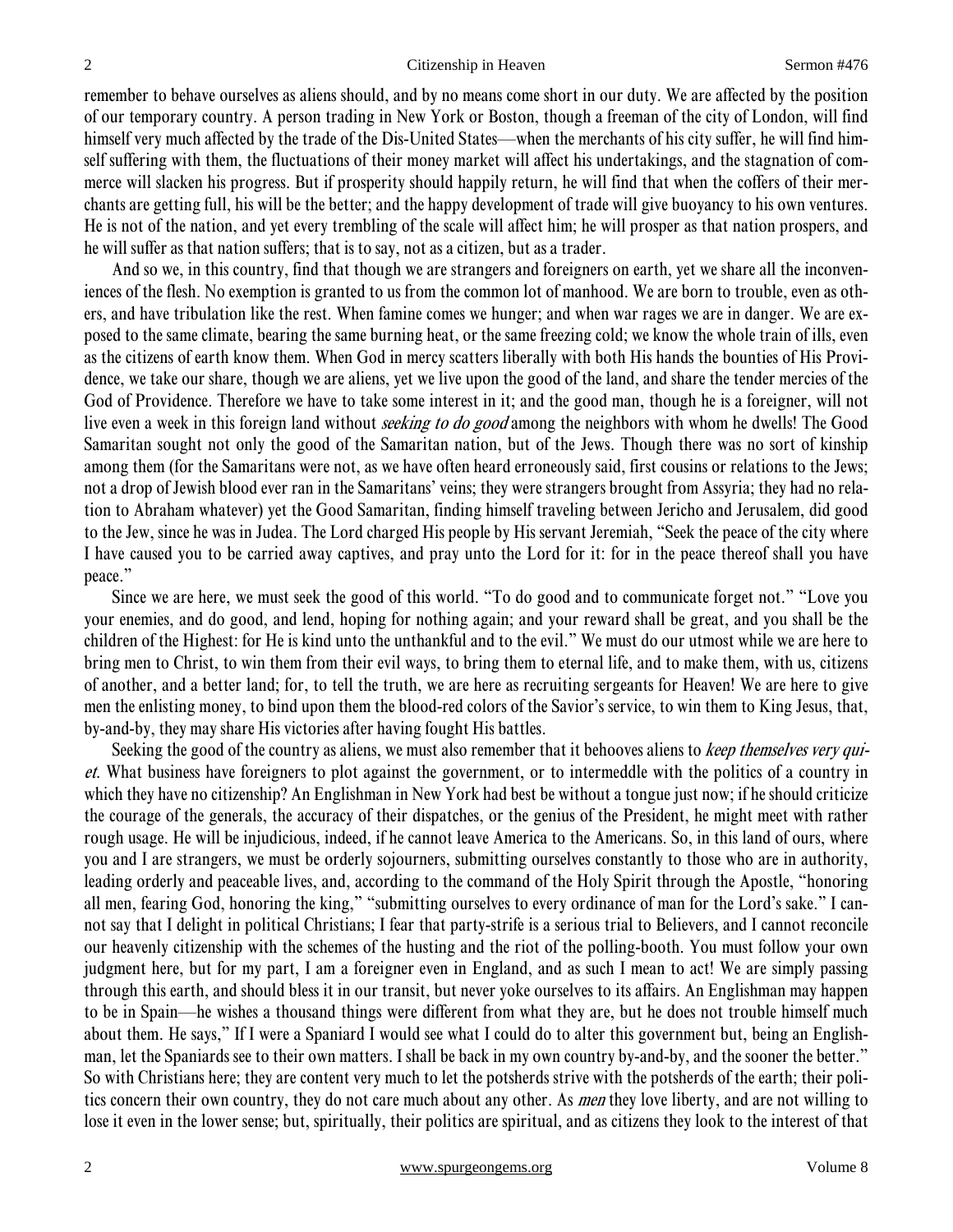#### Sermon #476 Citizenship in Heaven

Divine republic to which they belong, and they wait for the time when, having patiently borne with the laws of the land of their banishment, they shall come under the more beneficent sway of Him who reigns in Glory, the King of kings, and Lord of lords! If it is possible, as much as lies in you, live peaceably with all men, and serve your day and generation still, but build not your soul's dwelling place here, for all this earth must be destroyed at the coming of the fiery day!

Again, let us remember that as aliens we have privileges as well as duties. The princes of evil cannot draft us into their regiments; we cannot be compelled to do Satan's work. The king of this world may make his vassals serve him, but he cannot raise a conscription upon aliens! He may order out his troops to this villainy, or to that dastardly service, but the child of God claims an immunity from all the commands of Satan; let evil maxims bind the men that acknowledge their sway, we are free, and acknowledge not the prince of the power of the air. I know that men of this world say we must keep up appearances; we must be respectable; we must do as others do; we must swim with the tide; we must move with the crowd. But not so the upright Believer—"No," he says, "Do not expect me to fall in with your ways and customs! I am in Rome, but I shall not do as Rome does. I will let you see that I am an alien, and that I have rights as an alien, even here in this foreign land. I am not to be bound to fight your battles, nor march at the sound of your drums." Beloved, we are soldiers of Christ; we are enlisted in *His* army! And as aliens here, we are not to be compelled into the army of evil. Let lords and lands have what masters they will, let us be free, for Christ is still our Master. The seven thousand whom God has reserved, will not bow the knee to Baal! Be it known unto you, O world, that we will not serve your gods, nor worship the image which you have set up! We are servants of God, and we will not be in bondage unto men.

As we are free from the conscription of the State, we must remember, also, that we are not eligible to its honors. I know you will say that is not a privilege; but it is a great benefit if looked at aright. An Englishman in New York is not eligible for the very prickly throne of the President; I suppose he could not well be made a governor of Massachusetts or any other State, and, indeed, he may be well content to renounce the difficulties and the honor too. So also, the Christian here is not eligible to this world's honors. It is a very ill omen to hear the world clap its hands and say, "Well done," to the Christian. He may begin to look to his standing and wonder whether he has not been doing wrong when the unrighteous give him their approbation! "What, did I do wrong," said Socrates, "that yonder villain praised me just now?" And so may the Christian say, "What, have I done wrong, that So-and-So spoke well of me, for if I had done right, he would not; he has not the sense to praise goodness—he could only have applauded that which suited his own taste. Christian Brothers and Sisters, you must never covet the world's esteem! The love of this world is not in keeping with the love of God. "If any man loves the world, the love of the Father is not in him." Treat its smiles as you treat its threats, with quiet contempt! Be willing rather to be sneered at than to be approved, counting the Cross of Christ greater riches than all the treasures of Egypt. O harlot world, it were a sad dishonor to be your favorite! Tire your head and paint your face, you Jezebel, but you are no friend of ours, nor will we desire your hollow love! The men of this world were mad to raise us to their seats of honor, for we are aliens and citizens of another country.

When the Pope sent a noted Protestant statesman a present of some silver goblets, he returned them with this answer—"The citizens of Zurich compel their judges to swear twice in the year that they will receive no presents from foreign princes, therefore take them back." More than twice in the year should the Christian resolve that he will not accept the smiles of this world, and will do no homage to its glory. "We fear the Greeks even when they bear gifts." Like the Trojans of old, we may be beguiled with presents even if unconquered in arms. Forswear then the grandeur and honor of this fleeting age! Say in life, what a proud cardinal said in death, "Vain pomp and glory of the world, I hate you." Pass through Vanity Fair without trading in its vanities, crying, in answer to their, "What will you buy?"—"We buy the Truth of God!" Take up the pilgrim's song and sing it always—

> "The things eternal I pursue, And happiness beyond the view Of those who basely pant For things by nature felt and seen; Their honors, wealth and pleasures mean I neither have nor want. Nothing on earth I call my own— A stranger to the world unknown, I all their goods despise.

Volume 8 www.spurgeongems.org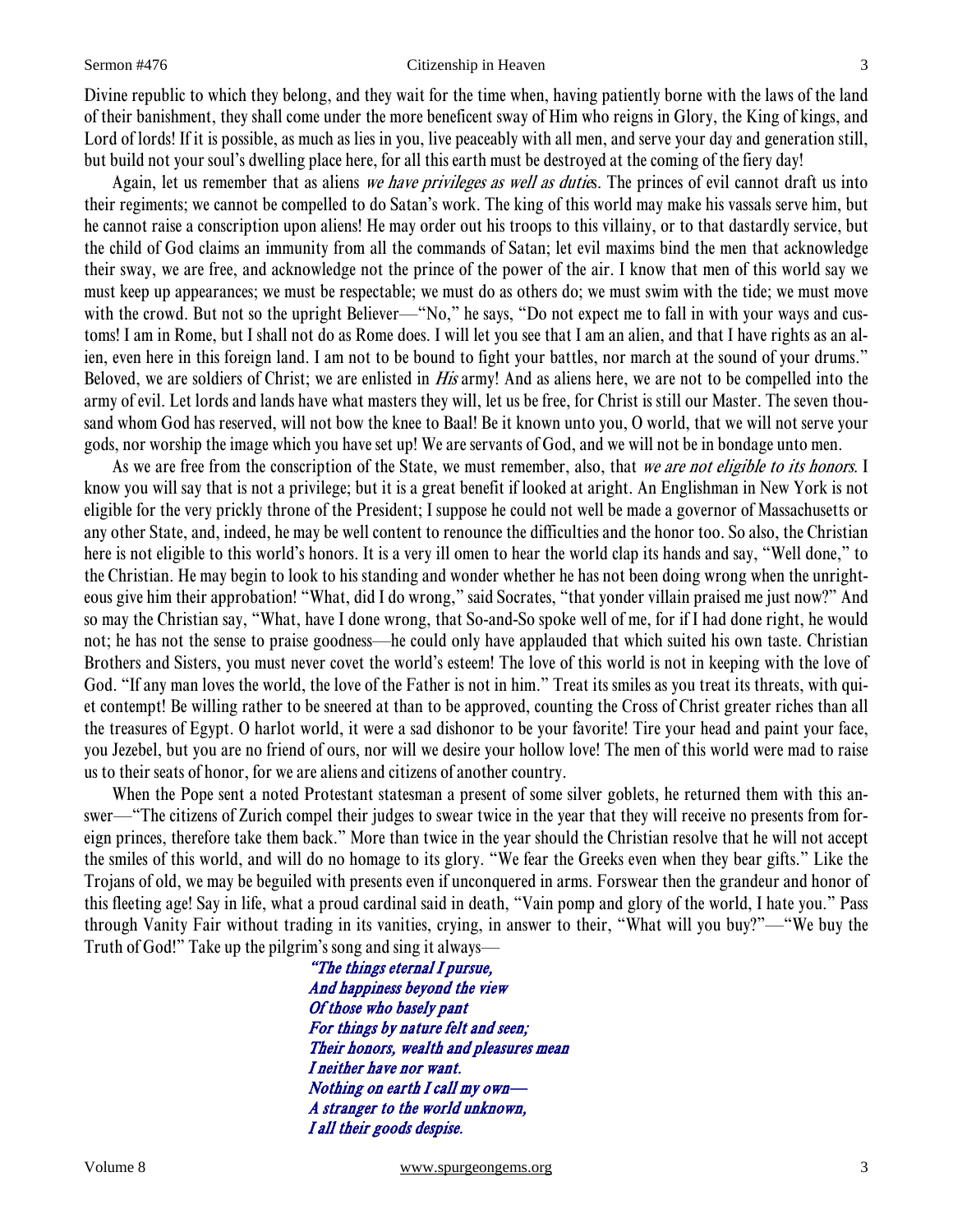# I trample on their whole delight, And seek a country out of sight— A country in the skies!"

Furthermore, as aliens, *it is not for us to hoard up this world's treasures*. Gentlemen, you who know the exchange of New York, would you hoard up any extensive amount of Mr. Chase's green-backed notes? I think not! Those stamps which officiate in the States in lieu of copper coinage I should hardly desire to accumulate; perhaps the fire might consume them, or if not, the gradual process of wear and tear which they are sure to undergo might leave me penniless before long! "No, Sir," says the British trader, "I am an alien; I cannot very well accept payment in these bits of paper. They are very well for you, perhaps. They will pass current in your State, but my riches must be riches in England, for I am going there to live directly; I must have solid gold, old English sovereigns, nothing else but these can make me rich." Brothers and Sisters, so it is with us! If we are aliens, the treasures of this world are like those bits of paper, of little value in our esteem; and we should lay up our treasure in Heaven, "where neither moth nor rust does corrupt, and where thieves do not break through nor steal." The money of this world is not current in Paradise; and when we reach its blissful shore, if regret can be known, we shall wish that we had laid up more treasure in the land of our fatherhood, in the dear fatherland beyond the skies. Transport your jewels to a safer country than this world; be rich toward God rather than before men!

A certain minister collecting for a Chapel, called upon a rich merchant, who generously gave him 50 pounds. As the good man was going out with sparkling eyes at the generosity of the merchant, the tradesman opened a letter, and he said, "Stop a minute, I find by this letter, I have lost this morning a ship worth six thousand pounds." The poor minister trembled in his shoes, for he thought the next word would be, "Let me have the fifty pound check back." Instead of it, it was, "Let me have the check back a moment," and then taking out his pen, he wrote him a check for 500 pounds! "As my money is going so fast, it is well," he said, "to make sure of some of it, so I will put some of it in God's bank." The man, you doubt not, went his way astonished at such a way of dealing as this, but indeed that is just what a man should do, who feels he is an alien here, and his treasure is beyond the sky—



II. It is our comfort now to remind you that although aliens on earth, WE ARE CITIZENS IN HEAVEN.

What is meant by our being citizens in Heaven? Why, first that we are under Heaven's government! Christ, the King of Heaven, reigns in our hearts; the laws of Glory are the laws of our consciences; our daily prayer is, "Your will be done on earth as it is in Heaven." The proclamations issued from the Throne of Glory are freely received by us, the decrees of the Great King we cheerfully obey. We are not without Law to Christ. The Spirit of God rules in our mortal bodies, Divine Grace reigns through righteousness, and we wear the easy yoke of Jesus! O that He would sit as King in our hearts, like Solomon upon his throne of gold. We are Yours, Jesus, and all that we have; You rule without a rival.

As citizens of the New Jerusalem, *we share Heaven's honors*. The glory which belongs to beatified saints belongs to us, for we are already sons of God, already princes of the blood imperial! Already we wear the spotless robe of Jesus' Righteousness; already we have angels for our servitors, saints for our companions, Christ for our Brother, God for our Father, and a crown of immortality for our reward. We share the honors of citizenship, for we have come to the general assembly and Church of the First-Born, whose names are written in Heaven. "Beloved, now are we the sons of God, and it does not yet appear what we shall be: but we know that when He shall appear, we shall be like He is; for we shall see Him as He is."

As citizens, we have common rights in all the property of Heaven. Those wide extensive plains we sung of just now are ours! Ours are the yonder harps of gold and crowns of glory; ours the gates of pearl, and walls of chrysolite; ours the azure light of the City that needs no candle nor light of the sun; ours the river of the Water of Life, and the twelve types of fruit which grow on the trees planted at the side thereof. There is nothing in Heaven that does not belong to us, for our citizenship is there! "Things present, or things to come, all are ours; and we are Christ's; and Christ is God's."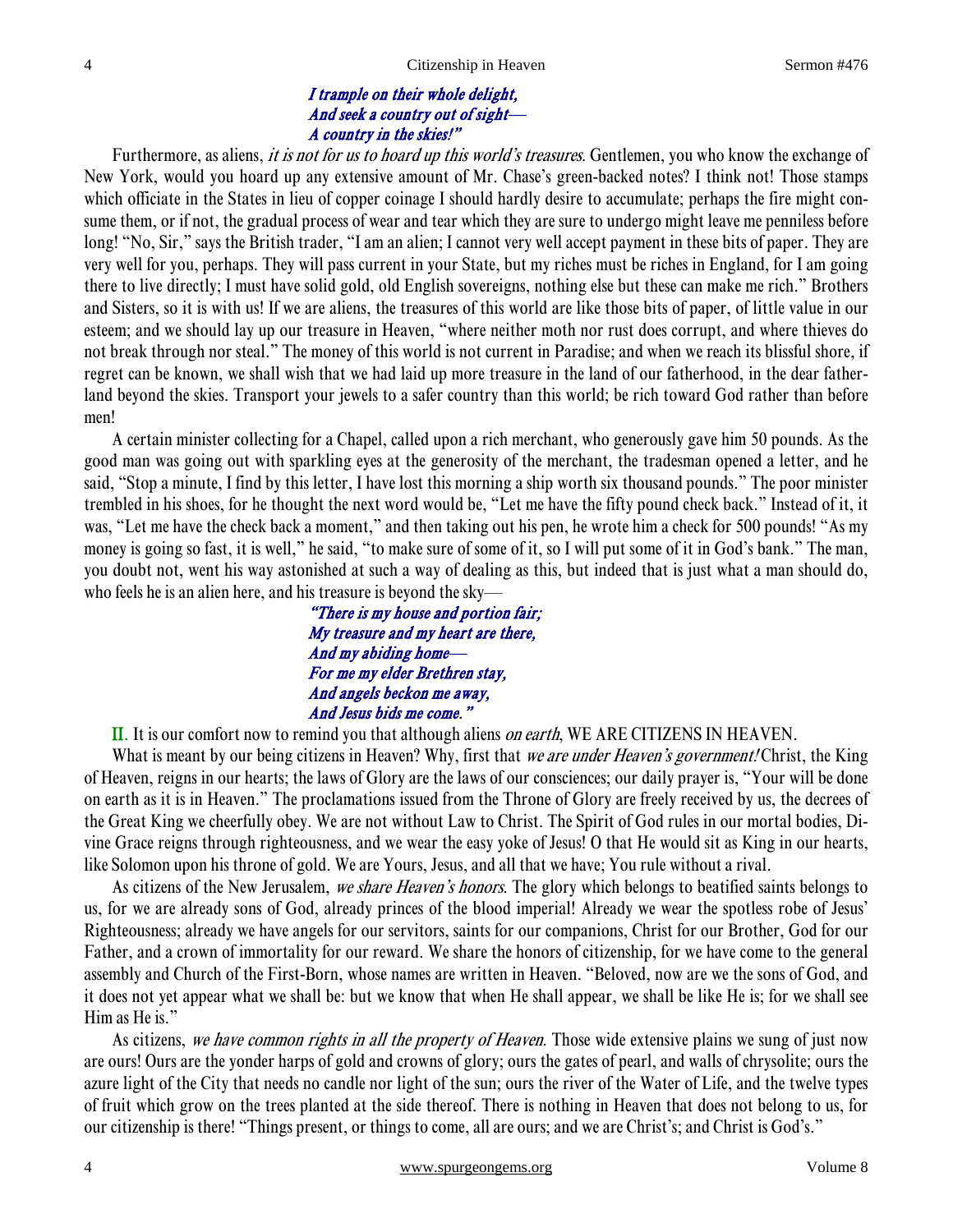### Sermon #476 Citizenship in Heaven

And as we are thus under Heaven's government, and share its honors and partake of its possessions, so we today enjoy its delights! Do they rejoice over sinners who are born to God—prodigals that have returned? So do we! Do they chant the glories of triumphant Grace? We do the same! Do they cast their crowns at Jesus' feet? Such honors as we have, we cast there, too! Do they rejoice in Him? So, also, do we! Do they triumph, waiting for His Second Advent? By faith we triumph in the same! Are they tonight singing, "Worthy the Lamb"? We also have sung the same tune, not to such glorious notes as theirs, but with as sincere hearts; with minstrelsy not quite as splendid, but we hope as sincere, for the Spirit gave us the music which we have, and the Spirit gave them the thunders of their acclamations before the Throne! "Our citizenship is in Heaven."

Brothers and Sisters, we rejoice to know, also, that as the result of our being citizens, or rather I ought to have said as the *cause* of it, our *names are written in the roll* of Heaven's freemen. When, at last, the list shall be read, our names, by His Grace, shall be read, too, for where Paul and Peter, where David and Jonathan, where Abraham and Jacob shall be found, we shall be found, too! Numbered with them we were in the Divine purpose, reckoned with them we were in the purchase on the Cross, and with them shall we sit down forever at the tables of the blessed. The small and the great are fellow citizens and of the same household. The babies and the perfect men are recorded in the same great registry, and neither death nor Hell can erase a single name!

Our citizenship, then, is in Heaven. We have not time to expand that thought. John Calvin says of this text, "It is a most abundant source of many exhortations, which it were easy for anyone to elicit from it." We are not all Calvin; but even to our smaller capacities, the subject appears to be one not readily exhausted, but rich with unfathomable joy.

III. We must now come to our third point, which is OUR CONVERSATION IS IN HEAVEN. Our walk and acts are such as are consistent with our dignity as citizens of Heaven. Among the old Romans, when a dastardly action was proposed, it was thought a sufficient refusal to answer, "Romanus sum—I am a Roman." Surely it should be a strong incentive to every good thing if we can claim to be freemen of the Eternal City! Let our lives be conformed to the glory of our citizenship. In Heaven they are holy, so must we be—so *are* we if our citizenship is not a mere pretense. They are happy, so must we be always rejoicing in the Lord! In Heaven they are obedient—so must we be, following the faintest monitions of the Divine Will. In Heaven they are active, so should we be, both day and night praising and serving God. In Heaven they are peaceful, so should we find a rest in Christ, and be at peace even now. In Heaven they rejoice to behold the face of Christ, so should we be always meditating upon Him, studying His beauties, and desiring to look into the Truths of God which He has taught. In Heaven they are full of love, so should we love one another as Brethren. In Heaven they have sweet communion, one with another, so should we, who though many, are one body, be every one members one of the other. Before the Throne they are free from envy and strife, ill-will, jealousy, emulation, falsehood, anger, so should we be—we should, in fact, seek while we are here, to keep up the manners and customs of the good old fatherland, so that, as in Paris, the Parisian soon says, "There goes John Bull," so they should be able to say in this land, "there goes a heavenly citizen, one who is with us and among us, but is not of us."

Our very speech should be such that our citizenship should be detected! We should not be able to live long in a house without men finding out what we are. A friend of mine once went across to America, and landing, I think, at Boston, he knew nobody, but hearing a man say, when somebody had dropped a cask on the wharf, "Look out there, or else you will make a Coggeshall job of it." He said, "You are an Essex man, I know, for that is a proverb never used anywhere but in Essex—give me your hand." And they were friends at once! So there should be a ring of true metal about our speech and citizenship, so that when a Brother meets us, he can say, "You are a Christian, I know, for none but Christians speak like that, or act like that." "You also were with Jesus of Nazareth, for your speech betrays you." Our holiness should act as a sort of beacon by which we know how to give the grip to the stranger, who is not a real stranger, but a fellow citizen with us, and of the household of faith! Oh, dear Friends, wherever we wander, we should never forget our beloved land. In Australia, on the other side the world, or in the Cape of Good Hope, or wherever else we may be exiled, surely every Englishman's eyes must turn to this fair island—and with all her faults, we must love her still! And surely let us be where we may, our eyes must turn to Heaven, the happy land unstained by shadow of fault! We love her still, and love her more and more, praying for the time when our banishment shall expire, and we shall enter into our Fatherland to dwell there forever and ever! Shenstone says, "The proper means of increasing the love we bear our native country is to reside some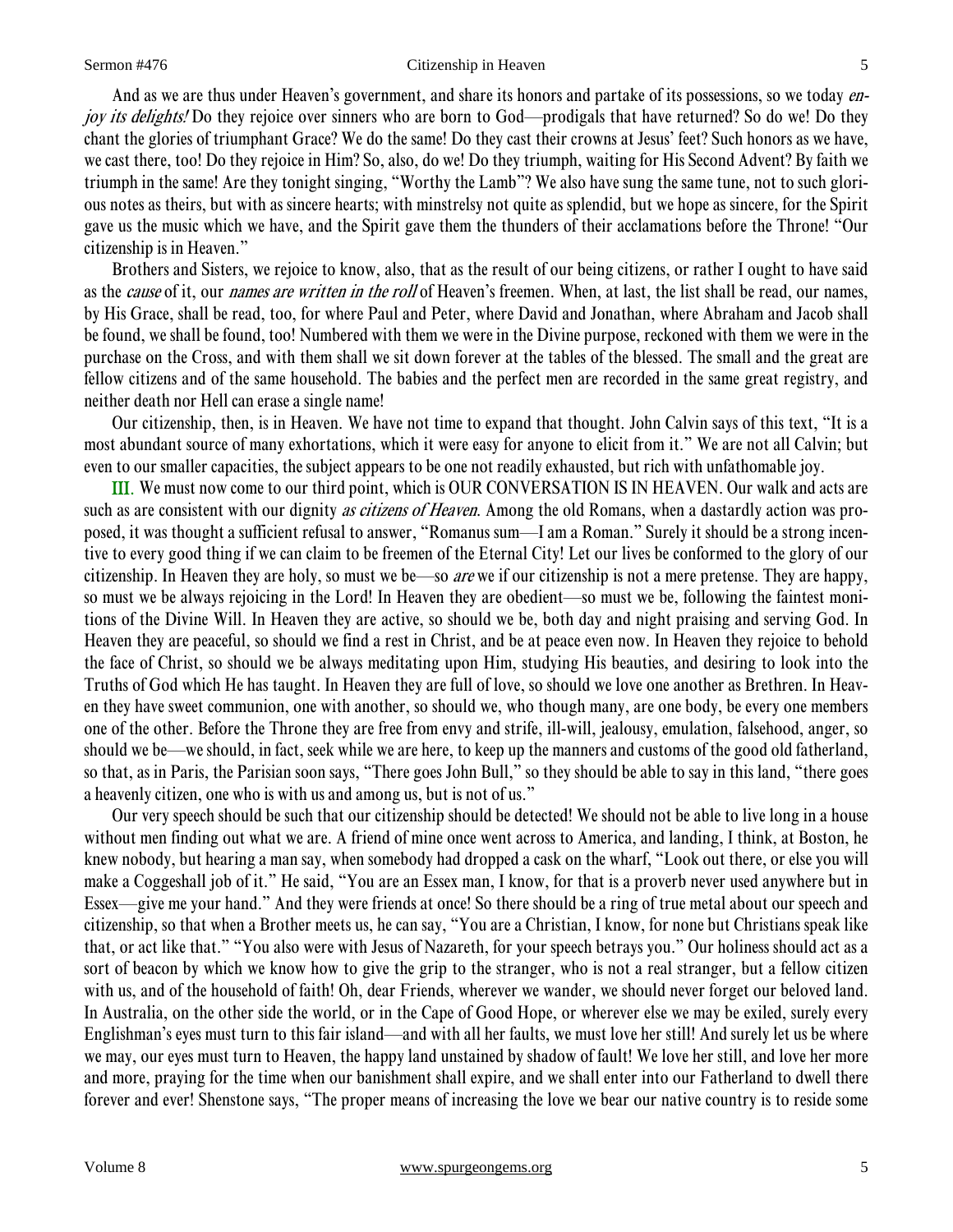time in a foreign land." I am sure that we who cry, "Woe is me, for I dwell in Mesech, and sojourn in the tents of Cedar!" are sure to add, "O that I had wings like a dove, for then would I fly away and be at rest."

IV. The text says, "Our conversation is in Heaven," and I think we may also read it, as though it said, "OUR COM-MERCE IS IN HEAVEN." We are trading on earth, but still the bulk of our trade is with Heaven. We trade for trinkets in this land, but our gold and silver are in Heaven. We commune with Heaven, and how? Our trade is with Heaven by meditation; we often think of God, our Father, and Christ, our Brother; and, by the Spirit, the Comforter, we are brought in contemplative delight to the general assembly and Church of the First-Born, whose names are written in Heaven. Brothers and Sisters, do not our *thoughts* sometimes burn within us, when we trade with that blessed land? When I have sent the ships of understanding and consideration to that land of Ophir, which is full of gold, and they have come back again laden with all manner of precious things, my thoughts have been enriched—my soul has longed to journey to that good land! Black and stormy are you, O Sea of Death, but I would cross you to reach that land of Havilah, which has dust of gold! I know that he who is a Christian will never have his mind long off that better land. And do you know we sometimes trade with Heaven in our hymns? They tell us of the Swiss soldiers in foreign countries, that there is a song which the band is forbidden to play, because it reminds them of the cowbells of their native hills. If the men hear it, they are sure to desert, for that dear old song revives before their eyes the wooden chalets and the cows, and the pastures of the glorious Alps, and they long to be away! There are some of our hymns that make us homesick, until we are hardly content to stop, and therefore, well did our poet end his song—

> "Filled with delight, my raptured soul, Can here no longer stay! Though Jordan's waves around us roll, Fearless we launch away."

I feel the spirit of Wesley, when he said—

"O that we now might see our Guide! O that the word were given! Come, Lord of Hosts, the waves divide, And land us all in Heaven!"

In times of high, hallowed, heavenly harmony of praise, the songs of angels seem to go astray, and find their way down to us, and then our songs return with them, hand in hand, and go back to God's Throne, through Jesus Christ.

We trade with Heaven, I hope, too, not only thus by meditation, and by thought, and by song, but by hopes and by loves. Our love is toward that land. How heartily the Germans sing of the dear old fatherland; but they cannot, with all their Germanic patriotism, they *cannot* beat the genial glow of the Briton's heart, when he thinks of *his* fatherland, too. The Scotchman, too, wherever he may be, remembers the land of "brown heath and shaggy wood." And the Irishman, too, let him be where he will, still thinks the "Emerald Isle" the first gem of the sea! It is right that the patriot should love his country. Does not our love fervently flame towards Heaven? We think we cannot speak well enough of it, and, indeed, here we are correct, for no exaggeration is possible! When we talk of that land of Eschol, our mouths are watering to taste its clusters; already, like David, we thirst to drink of the well that is within the gate; and we hunger after the good corn of the land. Our ears are wanting to have done with the discords of earth, that they may open to the harmonies of Heaven; and our tongues are longing to sing the melodious sonnets, sung by flaming ones above. Yes, we do love Heaven, and thus it is that we prove that our commerce is with that better land!

Beloved, just as people in a foreign land who love their country always are glad to have plenty of letters from the country, I hope we have much *communication with the old fatherland*. We send our prayers there as letters to our Father, and we get His letters back in this blessed volume of His Word. You go into an Australian settler's hut, and you find a newspaper. Where from, Sir? A gazette from the south of France, a journal from America? Oh no, it is a newspaper from England, addressed to him in his old mother's handwriting, bearing the postage stamp with the good Queen's face in the comer; and he likes it, though it is only a newspaper from some little pottering country town, with no news in it; yet he likes it better, perhaps, than the "Times" itself, because it talks to him about the village where he lived, and consequently touches a special string in the harp of his soul. So must it be with Heaven! This Book, the Bible, is the newspaper of Heaven, and therefore we must love it! The sermons which are preached are good news from a far country. The hymns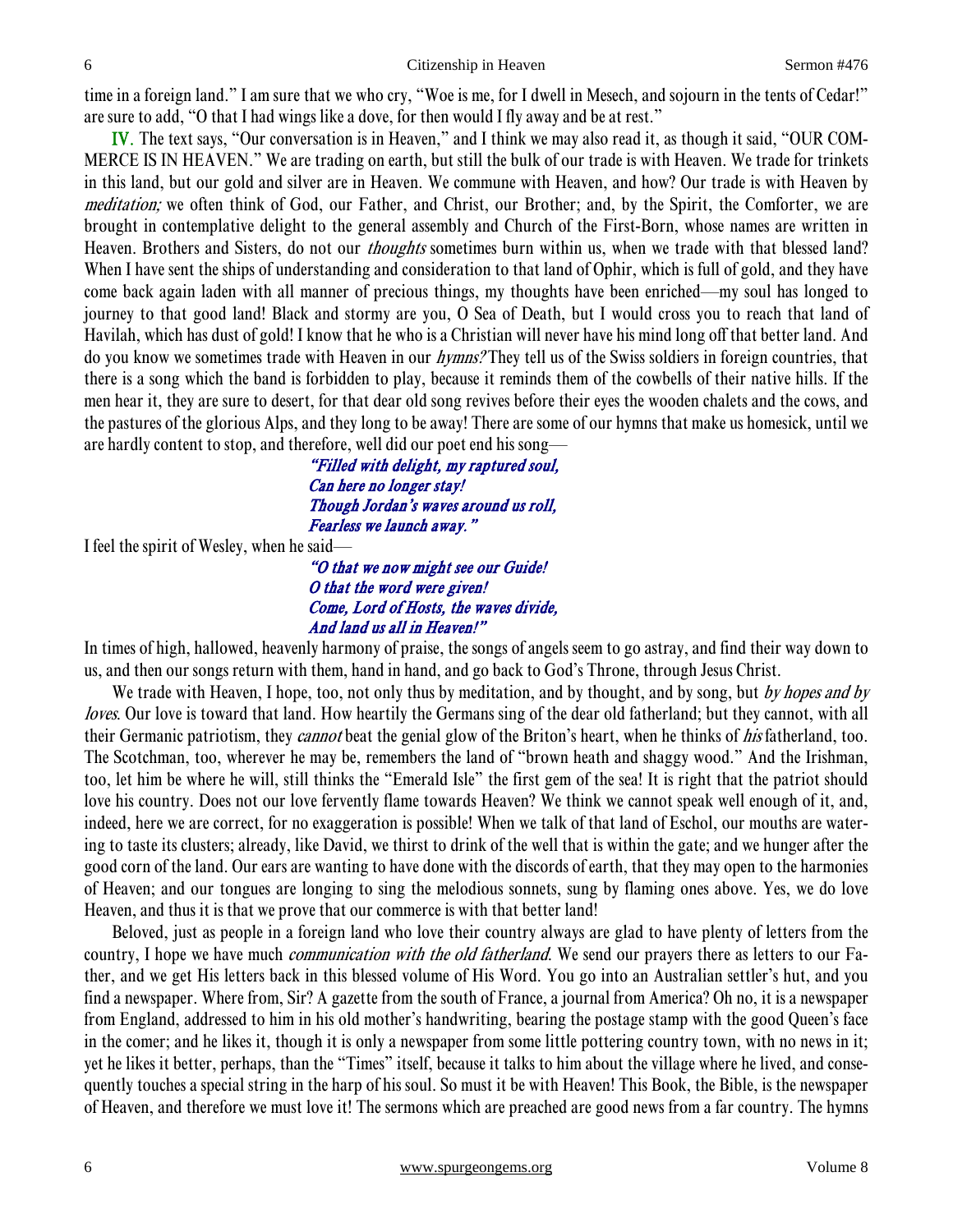#### Sermon #476 Citizenship in Heaven

we sing are notes by which we tell our Father of our welfare here, and by which He whispers into our soul His continued love to us. All these are and must be pleasant to us, for our commerce is with Heaven!

I hope, too, we are sending a good deal home. I like to see our young fellows, when they go out to live in the bush, remember their mother at home. They say, "She had a hard struggle to bring us up when our father died, and she scraped her little together to help us to emigrate." John and Tom mutually agree, "The first gold we get at the diggings we will send home to Mother." And it goes home. Well, I hope you are sending a great many things home. Dear Friends, I hope as we are aliens here, we are not laying up our treasure here, where we may lose it, but packing it off as quickly as we can to our own country. There are many ways of doing it. God has many banks; and they are all safe ones. We have but to serve His Church, or serve the souls which Christ has bought with His blood, or help His poor, clothe His naked, and feed His hungry—and we send our treasures beyond sea in a safe ship, and so we keep up our commerce with the skies.

V. Time has gone; those clocks will strike when yours ought not. There is a great reason why we should live like aliens and foreigners here, and that is because CHRIST IS COMING SOON! The early Church never forgot this. Did they not pant and thirst after the return of their ascended Lord? Like the 12 tribes, day and night they instantly watched for Messiah. But the Church has grown weary of this hope. There have been so many false prophets who tell us that Christ is coming, that the Church thinks He never will come; and she begins to deny, or to keep in the background the blessed Doctrine of the Second Advent of her Lord from Heaven. I do not think the fact that there have been many false prophets should make us doubt our Lord's true Word. Perhaps the very frequency of these mistakes may show that there is truth at the bottom! You have a friend who is ill, and the doctor says he cannot last long. He must die; you have called a great many times expecting to hear of his departure, but he is still alive. Now the frequent errors of the physicians do not prove that your friend will not die one of these days, and that speedily, too! And so, though the false prophets have said, "Lo, here," and "Lo, there," and yet Christ has not come—that does not prove that His glorious appearing will never arrive.

You know I am no prophet. I do not know anything about 1866. I find quite enough to do to attend to 1862. I do not understand the visions of Daniel or Ezekiel; I find I have enough to do to teach the simple word such as I find in Matthew, Mark, Luke and John, and the Epistles of Paul. I do not find many souls have been converted to God by exquisite dissertations about the battle of Armageddon, and all those other fine things. I have no doubt prophesying is very profitable, but I rather question whether they are as profitable to the *hearers*, as they may be to the preachers and publishers. I conceive that among religious people of a certain sort, the abortive explanations of prophecy issued by certain doctors gratify a craving which in irreligious people find its food in novels and romances! People have a panting to know the future; and certain divines pander to this depraved taste, by prophesying for them, and letting them know what is coming by-and-by. I do not know the future, and I shall not pretend to know. But I do preach this, because I know it, that Christ will come, for He says so in a hundred passages! The Epistles of Paul are full of the Advent, and Peter's, too, and John's letters are crowded with it. The best of saints have always lived on the hope of the Advent. There was Enoch—he prophesied of the coming of the Son of Man. So there was another Enoch who was always talking of the coming, and saying, "Come quickly." I will not divide the house tonight by discussing whether the Advent will be premillennial or postmillennial, or anything of that, it is enough for me that *He will come*, and, "in such an hour as you think not, the Son of Man will come." He may appear tonight, while we stand here; just when we think that he will not come, the thief shall break into the house. We ought, therefore, to be always watching! Since the gold and silver that you have will be worthless at His Advent; since your lands and estates will melt to smoke when He appears; since, *then* the righteous shall be rich, and the godly shall be great, lay not up your treasure *here*, for it may at any time vanish, at any time disappear, for Christ at any moment may come!

I think the Church would do well to be always living as if Christ might come today. I feel persuaded she is doing ill if she works as if He would not come till 1866, because He may come before, and He may come this moment! Let her always be living as if He would come *now*, still acting in her Master's sight, and watching unto prayer. Never mind about the last vials—fill your own vial with sweet odors and offer it before the Lord. Think what you like about Armageddon; but forgot not to fight the good fight of faith! Guess not at the precise era for the destruction of Antichrist, go and destroy it yourself, fighting against it every day; but be looking forward and hastening unto the coming of the Son of Man; and let this be at once your comfort and excitement to diligence—that the Savior will soon come from Heaven!

7